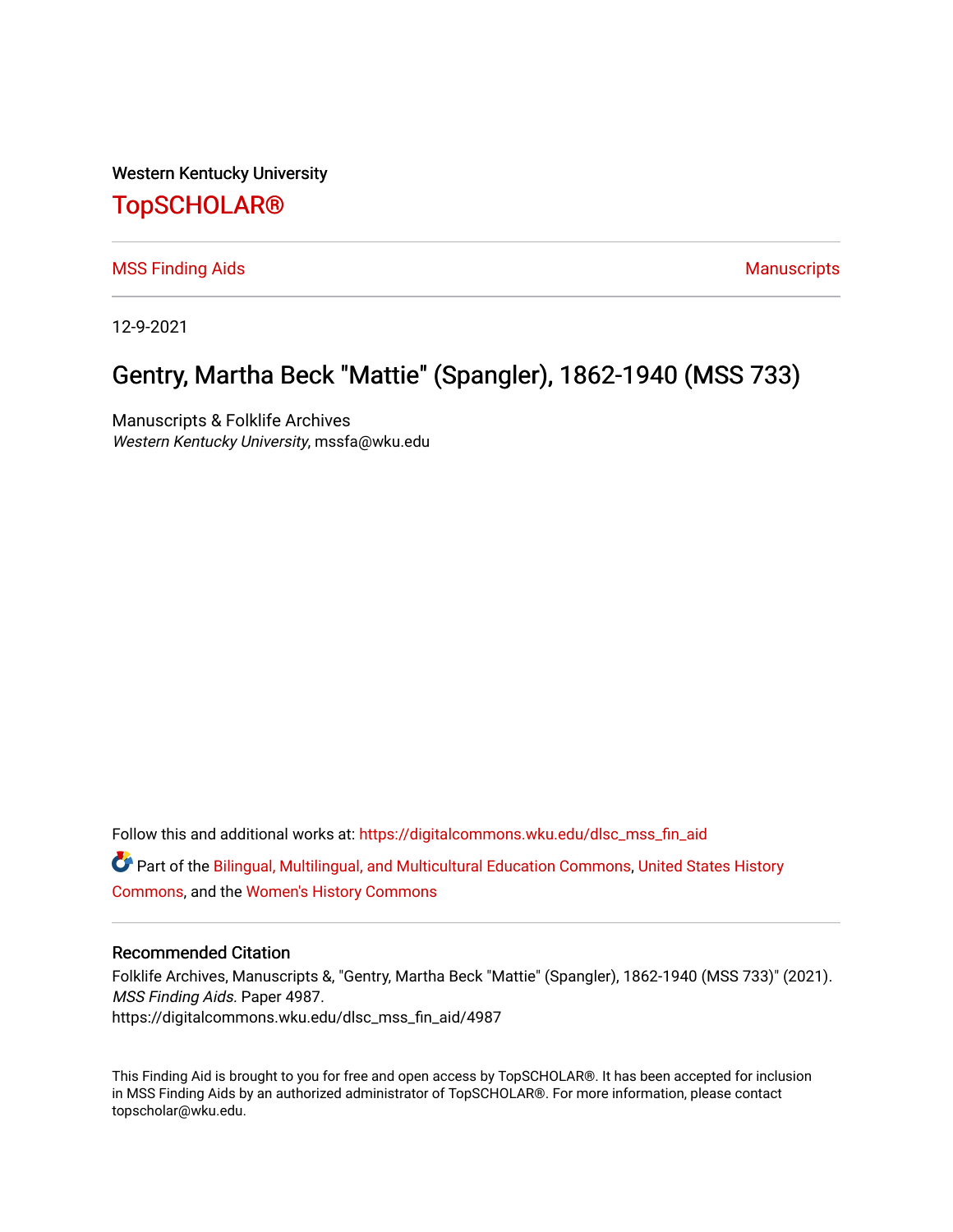Manuscripts & Folklife Archives Department of Library Special Collections Western Kentucky University Bowling Green, KY 42101-1092

*Descriptive Inventory*

#### **MSS 733 GENTRY, Martha Beck "Mattie" (Spangler), 1862-1940**

½ box. 7 folders. 17 items. 1878-1906. Originals, photographs, typescript.

SC2021.69.1

Related collection: [MSS 713](https://digitalcommons.wku.edu/dlsc_mss_fin_aid/4913/)

#### *BIOGRAPHICAL NOTE*

Martha Beck "Mattie" Spangler, the daughter of William V. Spangler and Harriett M. Carter, was born in Owen County, Kentucky on 2 April 1862 and lived in Covington, Kentucky as a child. From 1878-1879, Mattie attended boarding school at Hamilton College in Lexington, Kentucky, and from September 1879 to spring 1880 attended school in Orléans, France. She subsequently taught music at Corinth Academy in Corinth, Kentucky, then in 1890 married Robert Turner Gentry (1865-1950) of New Liberty, Kentucky. The couple moved to Sonora, Kentucky, where Robert founded the Bank of Sonora. Mattie Gentry died on 2 June 1940 and was interred in Sonora Cemetery, Hardin County, Kentucky.

#### *COLLECTION NOTE*

This collection consists of two journals of Mattie Spangler, a letter from a former teacher, and two photographs. Mattie's first journal (Folder 2) covers the years 1878-1880, when she attended school at Hamilton Female College in Lexington, Kentucky, and in Orléans, France. Mattie was required to maintain that portion of the journal pertaining to Hamilton Female College, as the journal was graded from time to time with corrections and comments made by the school's president, John T. Patterson. The journal opens with Mattie's arrival at Hamilton College, and describes her studies, activities, teachers, friendships with other students, and struggles with homesickness. It offers an interesting look at the life of a young woman at a female school of the time: the close supervision of the president and female faculty; the restricted social opportunities provided by church, shopping, visits to classmates' homes and other excursions; minor excitements such as a gas leak (p. 119) and a small fire (p. 143); and the undercurrent of routine and monotony. Mattie longs for Saturdays, dreads Mondays, and often thinks of home and of her two brothers traveling in the South. To provide content for her journal, she frequently summarizes President Patterson's Bible lessons. When she takes up music studies, she is dismayed to find that she must compete against another student for a "blue ribbon" (p. 166). She refers to the prevalence of yellow fever in the South (pp. 2, 39, 67)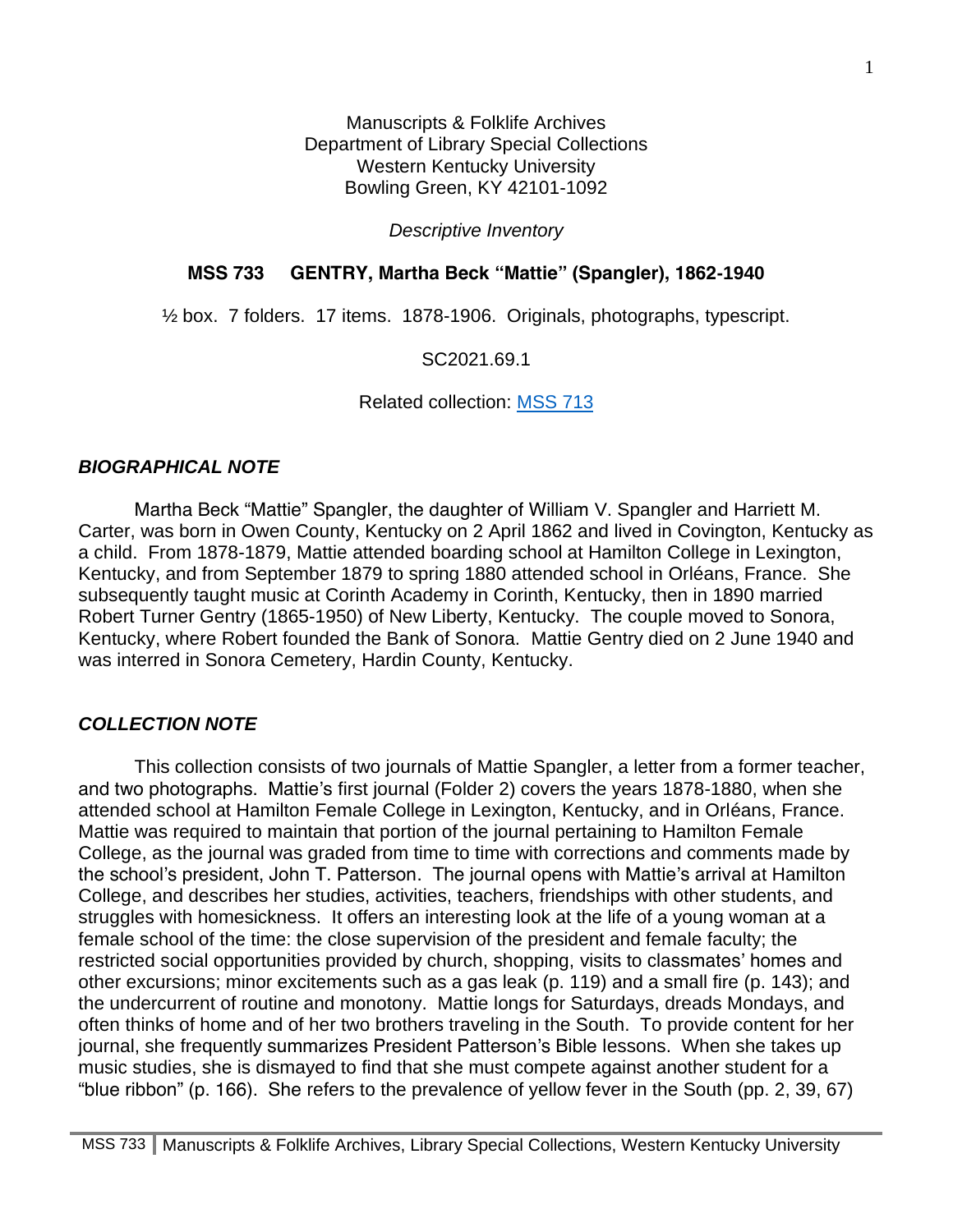and relief efforts for its victims. When a fellow student becomes ill with scarlet fever (p. 115), the school is apparently closed for two weeks (p. 116). In September 1879, Mattie departs for further study in France (p. 179). Her chaperones appear to be one Etienne Quetin, a French teacher in Lexington, his wife, and two members of their household ("Mary" and "Allie," the latter possibly Quetin's son Alex). Mattie describes the voyage by steamer, including an unfortunate (but amusing) incident with a seasick Mary and a "vomiting can" hooked to each berth (p. 182), and a bizarre remedy for seasickness offered by an artist on board as he sketches her (p. 183). Boarding in Orléans at the "Pension Clavel," she continues to battle homesickness and the "blues"; she complains of "ennui," observing that students dawdle at their lessons without set times for "real" work and "real" play (p. 209). Nevertheless, Mattie makes friends with both French and English classmates, studies the French language, eyes French boys, remarks on Mardi Gras festivities (pp. 207, 211), and in one instance gives a full account (p. 198) of an average "day's doings." She also comments on a few school routines she finds unusual, such as remaining in session on Saturday with days off on Thursday and Sunday, and of being forbidden to write letters on any day but Thursday (p. 207). She also enjoys daily walks, but becomes angry when she and an English classmate are forbidden to walk together and are paired off with French girls (p. 214). Her stay in France ends in April 1880, after a few weeks spent in Paris shopping and sightseeing with the Quetin family.

While in Orléans, Mattie notes the receipt of a "newsy" letter from the president of Hamilton Female College, John T. Patterson (p. 205). The letter (Folder 4), is indeed newsy and remarkably personal. Patterson expresses his affection for her and warns her to keep out of "danger's way." He also brings her up to date on the students, teachers and routines at Hamilton Female College, making wry comments about the immaturity of some of the girls and their schemes to catch a glimpse of their beaus in town; he also offers gossip on the romantic lives of some of the teachers.

Mattie's second journal (Folder 5) opens in April 1889. Although she has lost her father and a brother, she is happy teaching music at Corinth Academy in Corinth, Kentucky. She becomes fond of a Mrs. Montgomery, a visitor from Washington, D.C., and they develop a close friendship. Among her beaus is Robert T. Gentry, who she sometimes calls "Robin" or "Robert the Faithful." Mrs. Montgomery, however, has urged her to marry only for love (p. 12) and she has resolved not to be pressured into marrying until she is ready (p. 49). At the end of the school year she spends time at home in New Liberty, Kentucky with her now-widowed mother, to whom she remains devoted. She reports (p. 60) that Robert and a partner plan to open a bank in Corinth. Her journal entries end in February 1890, then resume in September 1892; she is now living in Sonora, Kentucky, married to Robert and the mother of a son (p. 77). An entry in April 1894 mourns her deceased mother (p. 79). Final entries in September 1898 (pp. 87-88) note her poor health and her son starting to school. This journal also includes some clippings related primarily to Gentry family reunions in Crab Orchard, Kentucky (pp. 80-85), and later reflections on Mattie's and her own life by Mattie's granddaughter, Margaret (Gentry) Pounds. (pp. 93-96).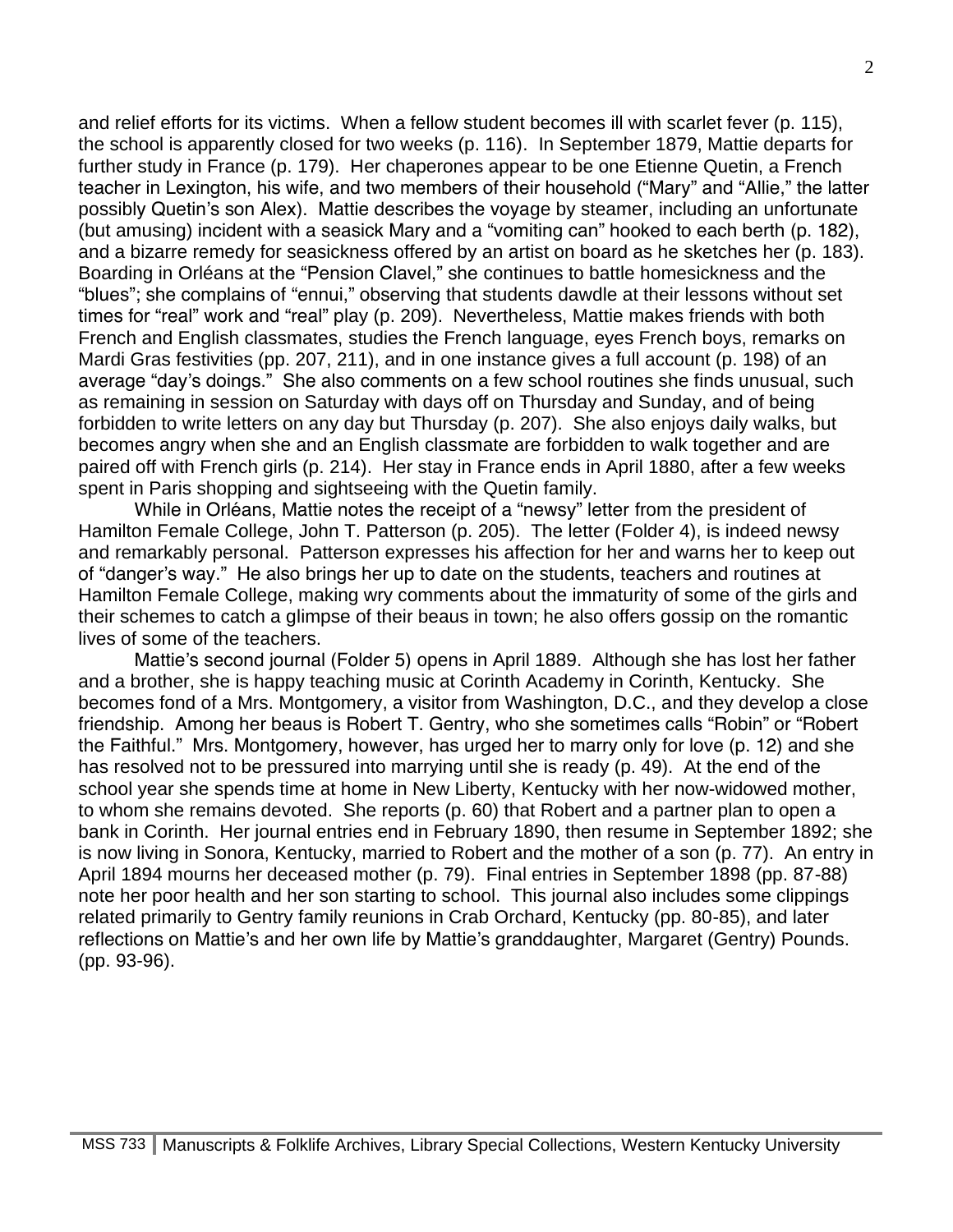#### *SHELF LIST*

| <b>BOX1</b>         | <b>Mattie (Spangler) Gentry</b>                                       | 1878-1906       | 17 items |
|---------------------|-----------------------------------------------------------------------|-----------------|----------|
| Folder 1            | Inventory                                                             |                 | 1 item   |
| Folder <sub>2</sub> | Journal                                                               | 1878-1880       | 1 item   |
| Folder <sub>3</sub> | Loose items found in journal                                          | 1890-1906, n.d. | 4 items  |
| Folder <sub>4</sub> | Letter from John T. Patterson, Hamilton<br><b>Female College</b>      | 1880            | 1 item   |
| Folder <sub>5</sub> | Journal/scrapbook (includes 2001 addendum<br>by Margaret Jane Pounds) | 1889-1898       | 1 item   |
| Folder <sub>6</sub> | Loose items found in journal/scrapbook                                | 1903, n.d.      | 7 items  |
| Folder <sub>7</sub> | Photographs                                                           | n.d.            | 2 items  |

### *BIBLIOGRAPHIC RECORD*

|     | MSS GENTRY, Martha Beck "Mattie" | 1878-1906 |
|-----|----------------------------------|-----------|
| 733 | (Spangler), 1862-1940            |           |

Journal, 1878-1880, of Mattie (Spangler) Gentry, Covington, Kentucky, chronicling her attendance at Lexington's Hamilton Female College and at boarding school in Orléans, France; also her journal, 1889-1898, recording her life as a music teacher and her courtship and marriage. Includes photographs and a letter to Mattie in France from the president of Hamilton College. ½ box. 7 folders. 17 items. Originals, photographs, typescript. SC2021.69.1

#### *SUBJECT ANALYTICS*

Brown, Francis Headley, 1847-1926 – Relating to  $B1, F2, p.157$ Clay, Henry, 1777-1852 – Comments about, 1878 B1, F2, p. 35 Corinth – Comments about,  $1890$  B1, F5, p.69 Corinth Academy – Corinth – Relating to  $B1, F5$ Diaries – Gentry, Martha Beck "Mattie" (Spangler), 1862-1940 B1, F2, 5 Flirting – Comments about, 1878 B1, F2, p.42